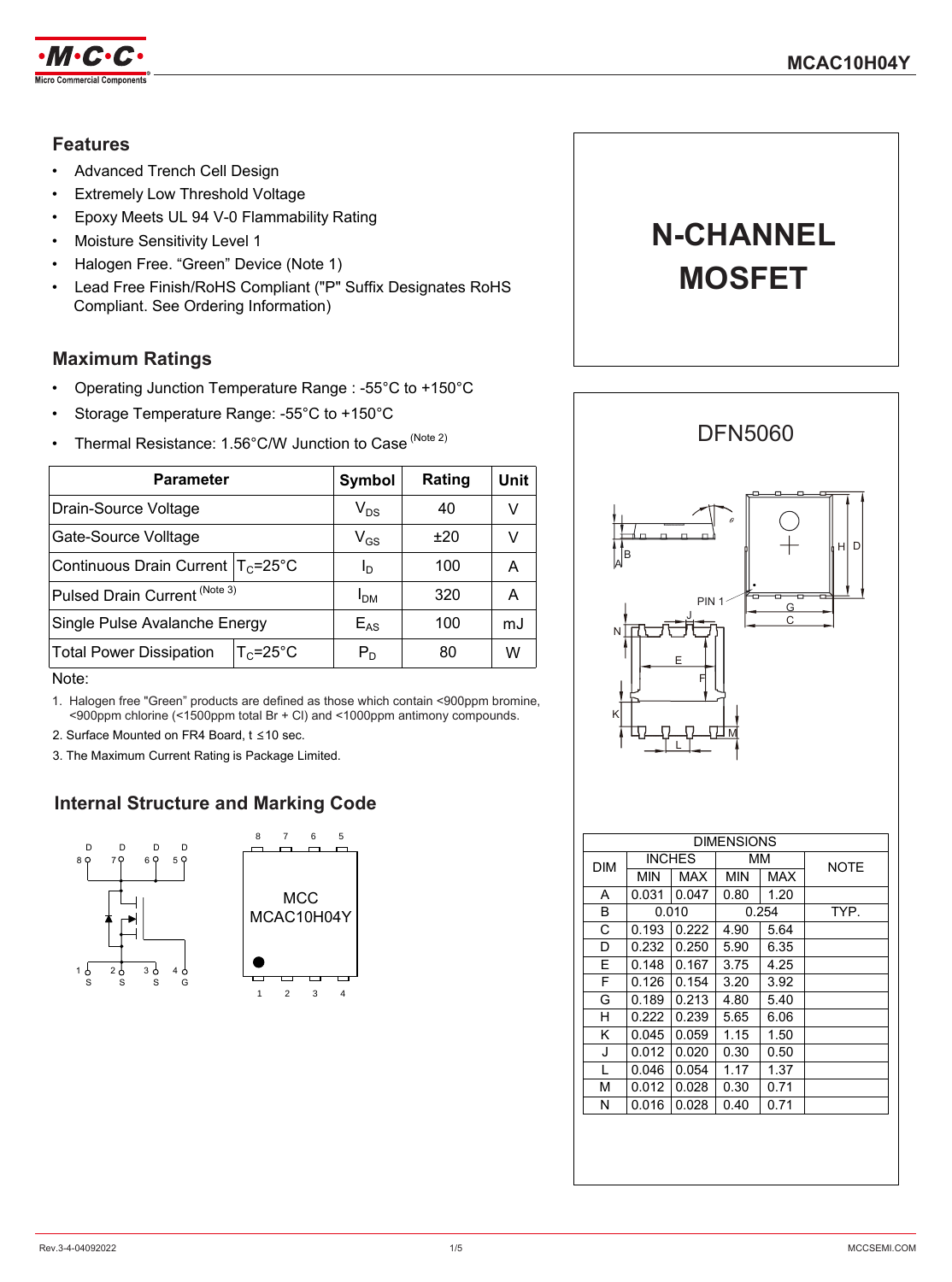

## **Electrical Characteristics @ 25°C (Unless Otherwise Specified)**

| <b>Parameter</b>                | Symbol                | <b>Test Conditions</b>                            | Min | <b>Typ</b> | <b>Max</b>     | <b>Unit</b> |  |
|---------------------------------|-----------------------|---------------------------------------------------|-----|------------|----------------|-------------|--|
| <b>Static Characteristics</b>   |                       |                                                   |     |            |                |             |  |
| Drain-Source Breakdown Voltage  | $V_{(BR)DSS}$         | $V_{GS}$ =0V, I <sub>D</sub> =250µA               |     |            | 40             | $\vee$      |  |
| Gate-Source Leakage Current     | $I_{GSS}$             | $V_{DS} = 0V$ , $V_{GS} = \pm 20V$                |     |            | ±100           | nA          |  |
| Zero Gate Voltage Drain Current | $I_{DSS}$             | $V_{DS}$ =120V, $V_{GS}$ =0V                      |     |            | 1              | μA          |  |
| Gate-Threshold Voltage          | $V_{GS(th)}$          | $V_{DS} = V_{GS}$ , $I_D = 250 \mu A$             | 1   |            | $\overline{2}$ | $\vee$      |  |
| Drain-Source On-Resistance      |                       | $V_{GS} = 10V$ , $I_D = 20A$                      |     | 1.4        | 1.8            | $m\Omega$   |  |
|                                 | $R_{DS(on)}$          | $V_{GS} = 4.5V$ , $I_D = 10A$                     |     | 1.8        | 2.3            |             |  |
| Diode Forward Voltage           | $V_{SD}$              | $V_{GS}$ =0V, $I_S$ =20A                          |     |            | 1.3            | $\vee$      |  |
| Continuous Body Diode Current   | $I_{\rm S}$           |                                                   |     |            | 100            | A           |  |
| <b>Dynamic Characteristics</b>  |                       |                                                   |     |            |                |             |  |
| Input Capacitance               | $C_{\text{iss}}$      | $V_{DS}$ =20V, $V_{GS}$ =0V, f=1MHz               |     | 5059       |                | pF          |  |
| <b>Output Capacitance</b>       | $C_{\rm oss}$         |                                                   |     | 2095       |                |             |  |
| Reverse Transfer Capacitance    | $C_{\text{rss}}$      |                                                   |     | 93         |                |             |  |
| <b>Total Gate Charge</b>        | $Q_q$                 | $V_{DS} = 20V$ , $V_{GS} = 10V$ , $I_D = 20A$     |     | 86         |                |             |  |
| Gate-Source Charge              | $Q_{gs}$              |                                                   |     | 16.5       |                | nC          |  |
| Gate-Drain Charge               | $Q_{gd}$              |                                                   |     | 15         |                |             |  |
| Turn-On Delay Time              | $t_{d(on)}$           | $V_{DS}$ =20V, $V_{GEN}$ =10V,                    |     | 14.5       |                |             |  |
| Turn-On Rise Time               | $t_{r}$               |                                                   |     | 47         |                |             |  |
| Turn-Off Delay Time             | $t_{d(\mathsf{off})}$ | $RG=4.5\Omega$ , $RI=1\Omega$ ,<br>$I_{DS} = 20A$ |     | 89         |                | ns          |  |
| Turn-Off Fall Time              | t <sub>f</sub>        |                                                   |     | 51         |                |             |  |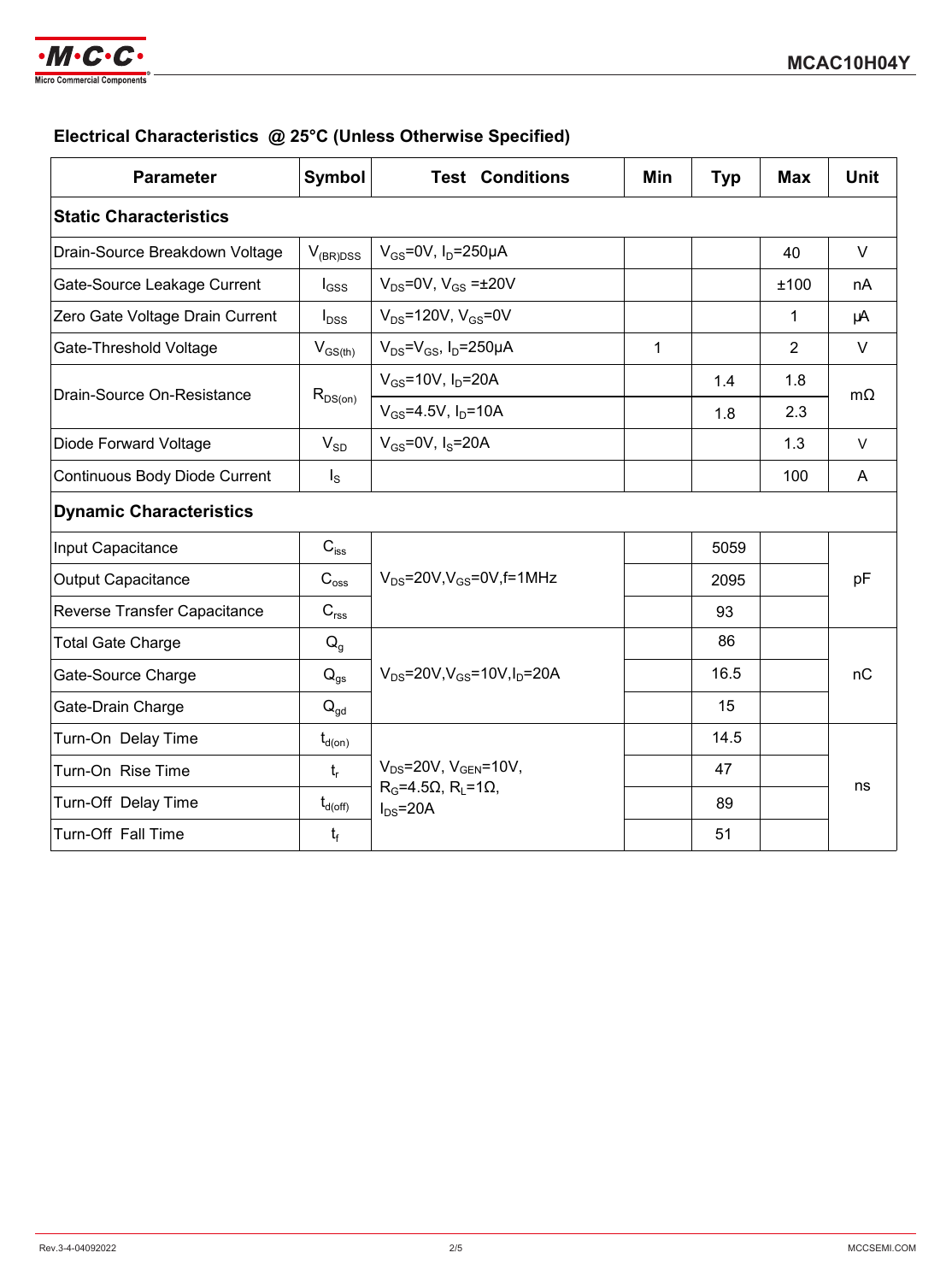



# **Curve Characteristics**

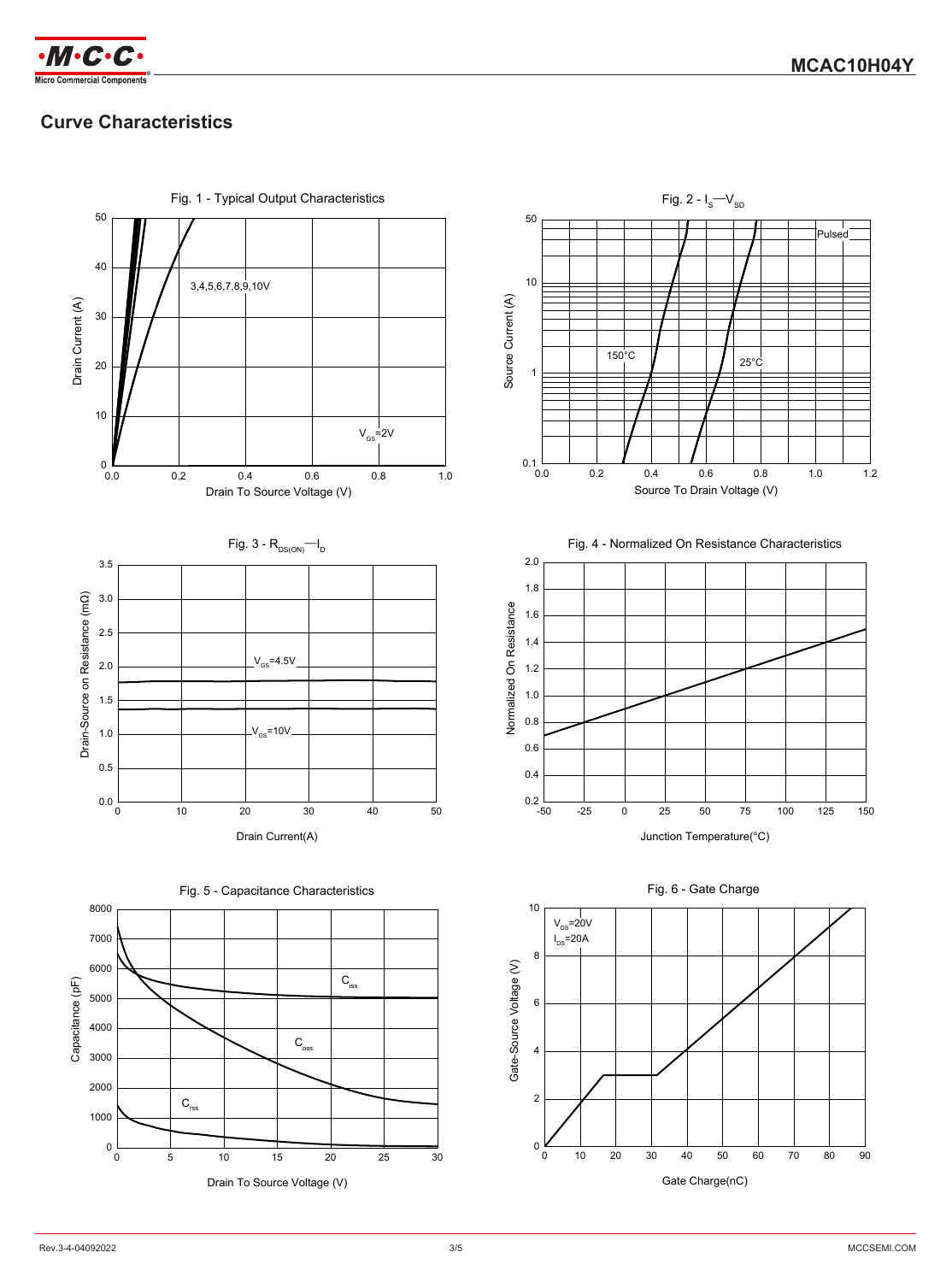

## **Curve Characteristics**